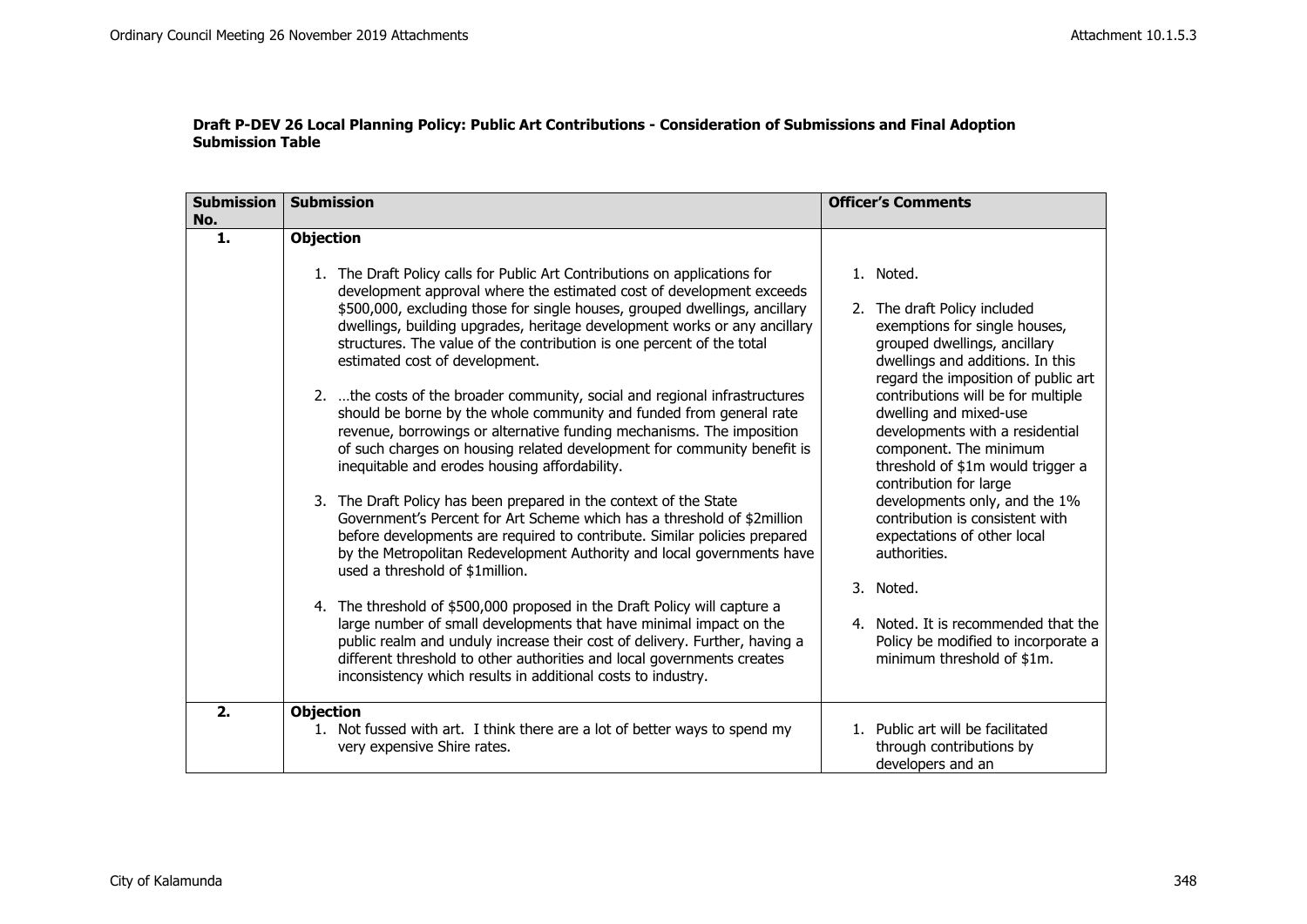|    |                                                                                                                                                                                                                                                                                                                                                                                                                                                                                                                                                                                                                                                      | applicant/owner may choose to<br>make the contribution by<br>coordinating the public art project<br>with a professional artist or paying<br>a cash-in-lieu contribution to the<br>City for public art.                                                                                                                         |
|----|------------------------------------------------------------------------------------------------------------------------------------------------------------------------------------------------------------------------------------------------------------------------------------------------------------------------------------------------------------------------------------------------------------------------------------------------------------------------------------------------------------------------------------------------------------------------------------------------------------------------------------------------------|--------------------------------------------------------------------------------------------------------------------------------------------------------------------------------------------------------------------------------------------------------------------------------------------------------------------------------|
| 3. | <b>Non-objection</b><br>The draft policy seems fair and reasonable. With council budgets already<br>stretched it appears to be a fitting way to generate either a fund for public works<br>or production of public works in an ever-increasingly bland built-environment. It<br>seems fair that those that are set to profit financially from development approval<br>should contribute towards the betterment of the whole/ the community as<br>opposed to simply their bottom line.                                                                                                                                                                | Noted.                                                                                                                                                                                                                                                                                                                         |
| 4. | <b>Comment</b><br>It would be nice to see some artwork but only if it is in keeping with a home in<br>the forest. No brightly coloured murals. Would like some small bronze statues of<br>kangaroos, bandicoots etc. Aboriginal art would be very tasteful, after all the<br>word Kalamunda is aboriginal. And maybe artwork that captures themes of our<br>Valley wine area.                                                                                                                                                                                                                                                                        | The objectives of the policy include to<br>improve the quality of the City's built<br>environment and to include elements of<br>design that reflect unique aspects of the<br>area (history, natural environment). The<br>artwork may also identify or interpret a<br>significant site, person, community,<br>history or event. |
| 5. | <b>Objection</b><br>1. We have sat through two presentations and one opposition statement<br>made on behalf of local businesses at the Public Briefing Forum of 13<br>August and the OCM of 27 August 2019. Our issues relate to:<br>a) self interest by City of Kalamunda artists - will artists not resident<br>in this City be eligible to undertake art commissions?<br>expenditure of rate payer funds on art works that will never be<br>b)<br>displayed in High Wycombe let alone in Karingal Green.<br>impost on businesses when the benefits to them are likely to be<br>C)<br>minimal especially when many premises and properties are not | 1.<br>a) An objective of the Policy<br>is to provide opportunities<br>for local artists. However,<br>a 'Professional Artist' does<br>not define the place of<br>residence of the Artist.<br>b) It is not clear what this<br>comment relates to.<br>c) The locations for public art                                             |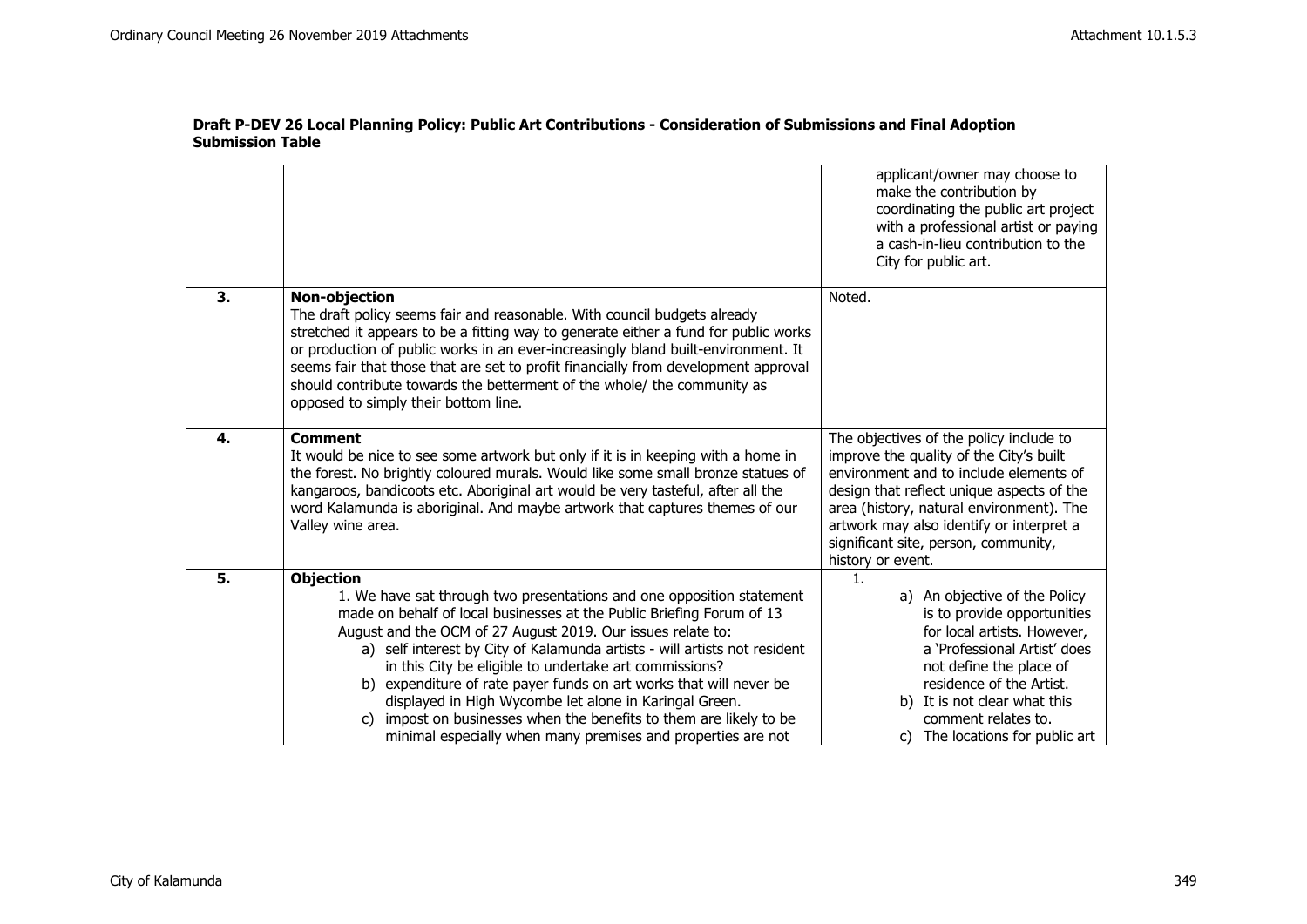|    | able to display artworks or are not located in areas that would<br>meet the criteria for display.<br>d) artworks being produced that are not to the taste nor<br>understanding of local residents.<br>2. While not opposed in principle to public display of artworks we believe<br>they should be privately commissioned by interested parties and City of<br>Kalamunda should only commission those artworks that represent key<br>events, historical and contemporary, to celebrate our City with, and for<br>all, residents. | are a matter that will be<br>quided by a future<br>Masterplan, on the advice<br>of the Kalamunda Arts<br>Advisory Committee.<br>d) This is a matter that will be<br>considered by the<br>independent artist and the<br>Kalamunda Arts Advisory<br>Committee.<br>2. Noted. |
|----|----------------------------------------------------------------------------------------------------------------------------------------------------------------------------------------------------------------------------------------------------------------------------------------------------------------------------------------------------------------------------------------------------------------------------------------------------------------------------------------------------------------------------------|---------------------------------------------------------------------------------------------------------------------------------------------------------------------------------------------------------------------------------------------------------------------------|
| 6. | <b>Non-objection</b><br>I would hope the artworks would be reasonably subtle and not fill the area with<br>gaudy apparitions which would give a "too busy" feel. On the whole, it could lead<br>to a very pleasant and sophisticated ambience for the area.                                                                                                                                                                                                                                                                      | Noted.                                                                                                                                                                                                                                                                    |
| 7. | Non-objection<br>The scheme should allow for Performance Art eg a permanent venue or a<br>commitment to funding a regular vent [annual or bi-annual performance<br>festival].                                                                                                                                                                                                                                                                                                                                                    | The policy excludes temporary or<br>ephemeral art installations such as<br>performance art, music, dance or<br>exhibitions. Temporary or ephemeral art<br>should be considered by the City in the<br>context of future events.                                            |
| 8. | Non-objection<br>The City of Kalamunda and its Councillors should be highly applauded for this<br>initiative. Together with the suggested Public Arts Master Plan this policy has the<br>potential to make Kalamunda an "International Destination for Art".                                                                                                                                                                                                                                                                     | Noted.                                                                                                                                                                                                                                                                    |
| 9. | <b>Non-objection</b><br>Wholeheartedly support this very smart initiative. Great opportunity for<br>Kalamunda to commission unique public artworks that will enhance this unique<br>environment. Thank you                                                                                                                                                                                                                                                                                                                       | Noted.                                                                                                                                                                                                                                                                    |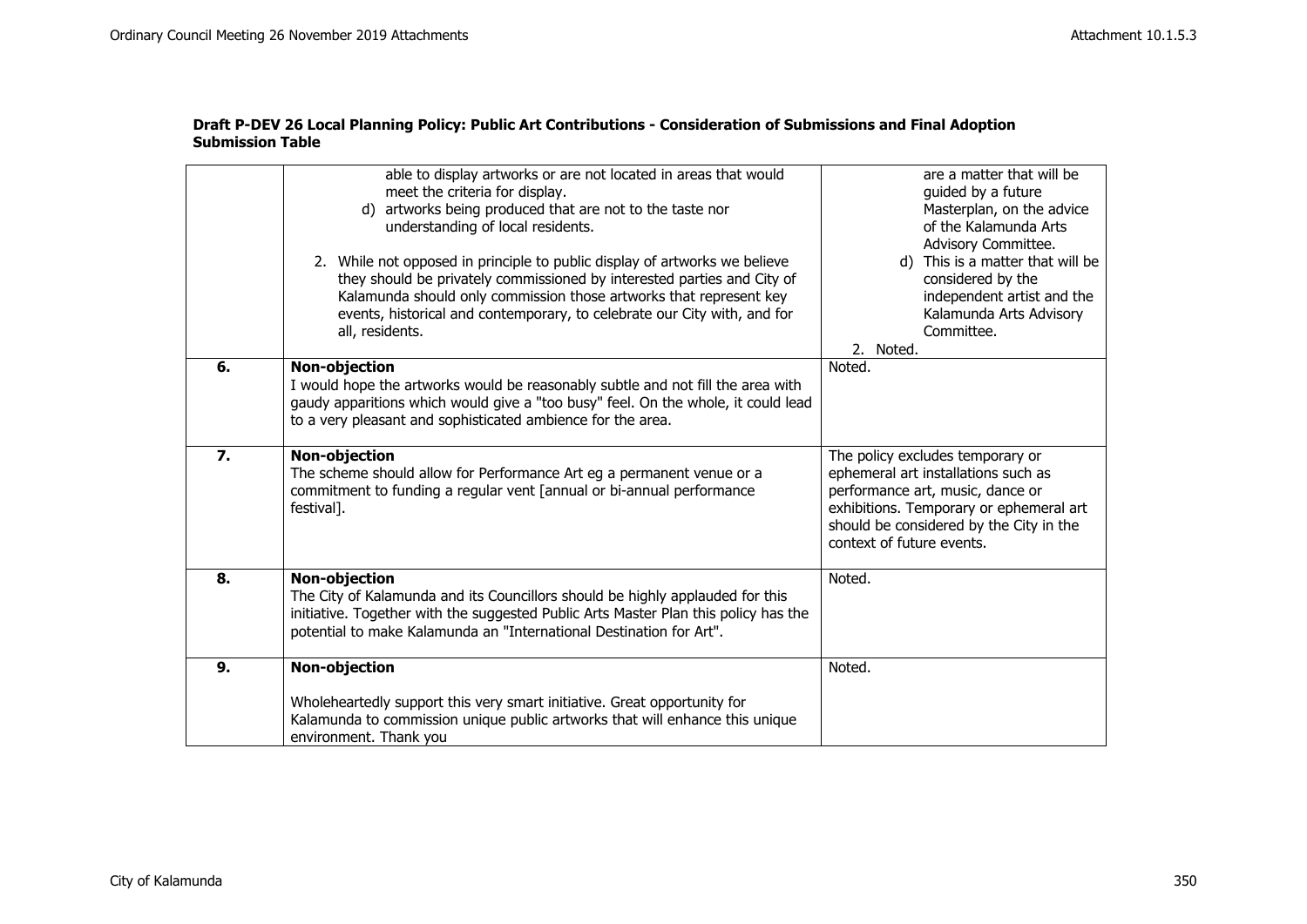$\overline{\phantom{0}}$ 

| 10. | <b>Non-objection</b><br>I support the proposal.                                                                                                                                                                                                                                                                                                                                                                                                                                                                                                                                                                                                                                                                                                                                                                                                                              | Noted.                                                                                                                                                                                                                                                                                                                                                                                                                                                                                                                                                                                                                                                                                                                                       |
|-----|------------------------------------------------------------------------------------------------------------------------------------------------------------------------------------------------------------------------------------------------------------------------------------------------------------------------------------------------------------------------------------------------------------------------------------------------------------------------------------------------------------------------------------------------------------------------------------------------------------------------------------------------------------------------------------------------------------------------------------------------------------------------------------------------------------------------------------------------------------------------------|----------------------------------------------------------------------------------------------------------------------------------------------------------------------------------------------------------------------------------------------------------------------------------------------------------------------------------------------------------------------------------------------------------------------------------------------------------------------------------------------------------------------------------------------------------------------------------------------------------------------------------------------------------------------------------------------------------------------------------------------|
| 11. | <b>Non-objection</b><br>With recent developments in Kalamunda (such as the Barber St monstrosity) as<br>well as other buildings High Wycombe such as the unimaginative shopping centre<br>on Kalamunda Rd, Kalamunda needs some identity and more work to retain the<br>uniqueness of our City.                                                                                                                                                                                                                                                                                                                                                                                                                                                                                                                                                                              | Noted.                                                                                                                                                                                                                                                                                                                                                                                                                                                                                                                                                                                                                                                                                                                                       |
| 12. | <b>Objection</b><br>1. The proposed policy should encompass an exemption for industrial<br>development given that artwork in these precincts will not be seen by the<br>general public and offer very little benefit to the City. As a developer we<br>already spend a considerable amount of money on ensuring an<br>architecturally pleasing design. A further 1% on capital cost is a ridiculous<br>amount to expect developers to absorb.<br>2. Adding further cost to developers in constructing premises in the city<br>does not promote the objective about creating local jobs. The City of<br>Kalamunda has limited supply of industrial land given that the Metronet<br>forrestfield train link has meant that land earmarked for industrial was<br>removed. Adding more cost to already tight margins will mean that<br>developers will build projects elsewhere. | 1. In regard to the submission requesting<br>exemptions for industrial<br>development, the Policy does not<br>currently, and is not proposed to,<br>exclude industrial development from<br>public art contributions. Whilst some<br>metropolitan local governments have<br>excluded industrial development from<br>similar policies, a number of other<br>local governments have not excluded<br>industrial developments. The City has<br>noted the importance of increasing the<br>amenity in industrial areas and the<br>potential value that public art could<br>bring to these areas. In this regard it<br>is not considered appropriate to<br>differentiate this type of development<br>from other commercial development.<br>2. Noted. |
| 13. | <b>Non-objection</b><br>There is worldwide research and recognition supporting the positivity generated<br>by art in the public realm and its contribution to creating wellbeing in our                                                                                                                                                                                                                                                                                                                                                                                                                                                                                                                                                                                                                                                                                      | Noted.                                                                                                                                                                                                                                                                                                                                                                                                                                                                                                                                                                                                                                                                                                                                       |

## **Draft P-DEV 26 Local Planning Policy: Public Art Contributions - Consideration of Submissions and Final Adoption Submission Table**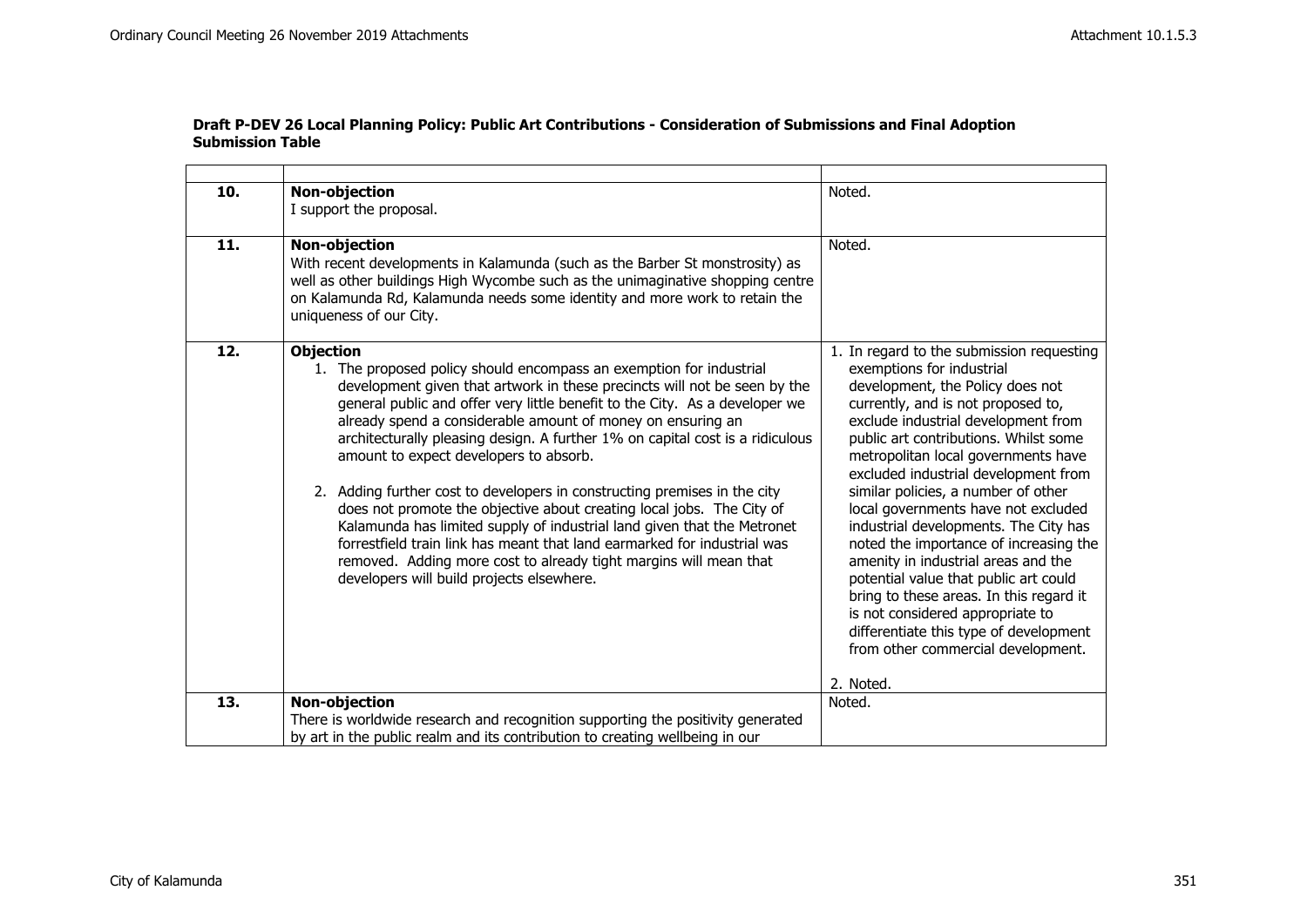|     | communities. Jacinda Ardern - prime minister of NZ - has recently articulated the<br>importance of Art and Creativity as part of mankind, part of her address Quote<br>"The Arts can challenge us to reconsider how we look at the world, the<br>assumptions we hold, who we are and who we could be. Art can provoke us to<br>think about our past. It can offer a voice to marginalised groups who may<br>otherwise struggle to be heard. Art can connect us, start conversations and help<br>us tell our stories." It is great to see our City adopting a positive approach<br>toward engaging Art as a major element in our community. |                                                                                                                                                                                                                                                                   |
|-----|--------------------------------------------------------------------------------------------------------------------------------------------------------------------------------------------------------------------------------------------------------------------------------------------------------------------------------------------------------------------------------------------------------------------------------------------------------------------------------------------------------------------------------------------------------------------------------------------------------------------------------------------|-------------------------------------------------------------------------------------------------------------------------------------------------------------------------------------------------------------------------------------------------------------------|
| 14. | <b>Comment</b><br>I support public art, but I wonder if this is legal? Certainly you need to be<br>mindful that the extra cost paid by the developer will most likely in the end up<br>being passed on to the purchasers of the properties - that is what happens with<br>taxes like these. These days \$500k is often the cost of a run of the mill 3<br>bedroom townhouse in Kalamunda, so you will be catching a lot of people of<br>ordinary means in your net, as well as the wealthy.                                                                                                                                                | The policy excludes single houses,<br>grouped dwellings, ancillary dwellings,<br>building upgrades, heritage development<br>works or any ancillary structures.<br>It is recommended that the Policy be<br>modified to incorporate a minimum<br>threshold of \$1m. |
| 15. | <b>Non-objection</b><br>Great initiative which I totally support. The City of kalamunda is a unique place<br>and public and private art will enhance the City. The contribution level is<br>reasonable as developers need to make a total contribution, longer term, to the<br>City and its resident. Additionally, well presented properties will sell for higher<br>prices. A desirable and attractive City will also drive people to want to be part of<br>a progressive placemaking a sense of place through art is a positive thing to do<br>and I thank Council for this initiative.                                                 | Noted.                                                                                                                                                                                                                                                            |
| 16. | <b>Objection</b><br>The role of Kalamunda Shire is to serve residents of the shire with suitable<br>facilities and services. This sort of nonsense is another example of why I<br>personally support the abolition of this self-serving, frequently corrupt and                                                                                                                                                                                                                                                                                                                                                                            | The objectives of the Policy include to<br>improve the quality of the City's built<br>environment and enhance the amenity<br>and activity options available to local<br>residents and visitors. The policy will also                                              |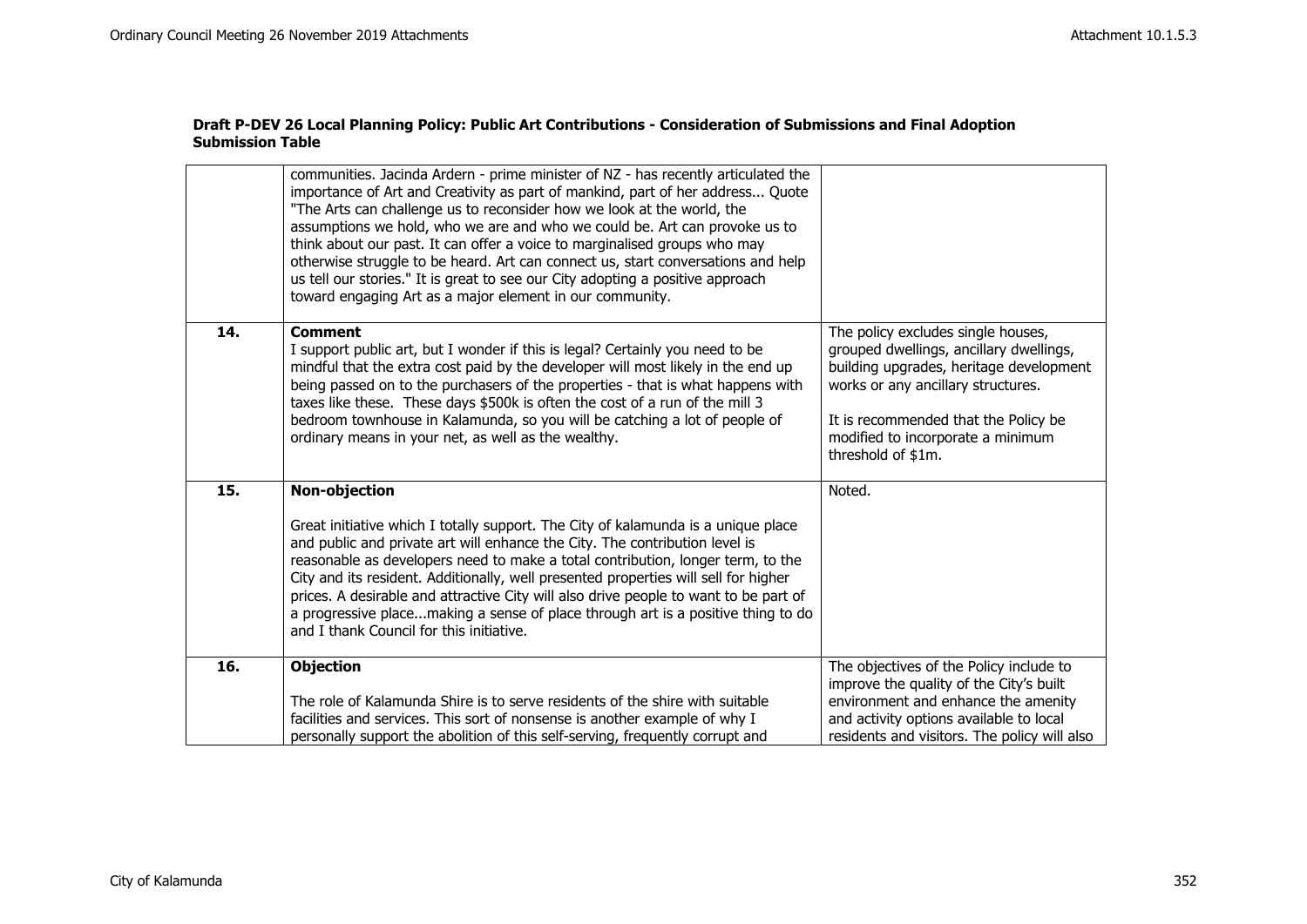|     | unnecessary third level of government.                                                                                                                                                                                                                                                                                                                                                                                                                                                                                                                                                                                                                                                                  | provide opportunities for local artists to<br>showcase their artwork.                                                                                                                                                                                                               |
|-----|---------------------------------------------------------------------------------------------------------------------------------------------------------------------------------------------------------------------------------------------------------------------------------------------------------------------------------------------------------------------------------------------------------------------------------------------------------------------------------------------------------------------------------------------------------------------------------------------------------------------------------------------------------------------------------------------------------|-------------------------------------------------------------------------------------------------------------------------------------------------------------------------------------------------------------------------------------------------------------------------------------|
| 17. | <b>Comment</b><br>Great idea although as can be seem in other council areas, the advisory<br>committee would need some guidance as to what ratepayers consider to be Art<br>and the relevance/value of the artwork.                                                                                                                                                                                                                                                                                                                                                                                                                                                                                     | The role of the KAAC is to guide and<br>inform public art processes as well as<br>assisting with applying the<br>recommendations of the Policy and Public<br>Art Master Plan, and to provide<br>professional advice in relation to public<br>art installations.                     |
| 18. | Non-objection<br>Do not object                                                                                                                                                                                                                                                                                                                                                                                                                                                                                                                                                                                                                                                                          | Noted.                                                                                                                                                                                                                                                                              |
| 19. | <b>Objection</b><br>I don't see why I should foot the bill for this, our council fees have almost<br>doubled in 6 years and I don't want to pay for this, the artists can donate and<br>use advertising, our money should not be squandered on this.                                                                                                                                                                                                                                                                                                                                                                                                                                                    | Public art will be facilitated through<br>contributions by developers and an<br>applicant/owner may choose to make the<br>contribution by coordinating the public art<br>project with a professional artist or<br>paying a cash-in-lieu contribution to the<br>City for public art. |
| 20. | <b>Non-objection</b><br>1. I think the idea if a Percentage of Art policy for the Shire of Kalamunda<br>would be a wonderful addition to an area already full of environmental<br>beauty and history. Kalamunda has always been seen as an area for<br>creatives and creative thinking and this would ensure that the area would<br>become a mecca of creative projects for both locals and visitors.<br>2. My only suggestion is that I feel that ephemeral artworks should be<br>allowed under the policy. These types of artworks are usually more<br>engaging and creative than other long term/robust artworks and would<br>provide an ongoing landscape of creative interest. City of South Perth | 1. Noted.<br>2. The policy excludes contributions for<br>temporary or ephemeral art<br>installations such as performance art,<br>music, dance or exhibitions.<br>Temporary or ephemeral art should be<br>considered by the City in the context<br>of future events.                 |